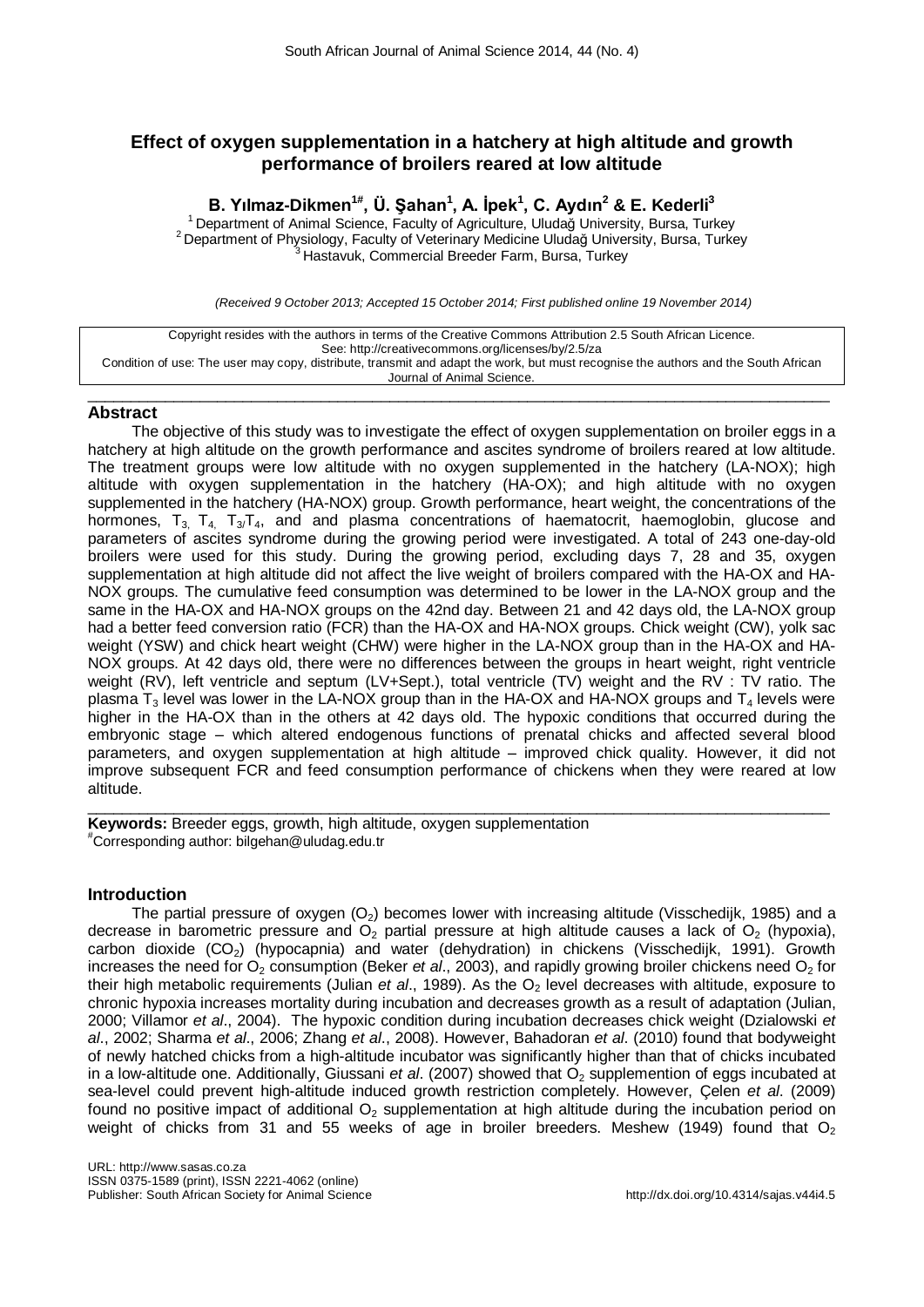supplementation to the hatchery at high altitude resulted in a slightly higher hatching weight of chicks and turkeys than no supplemented incubation.

Previous studies suggested that  $O<sub>2</sub>$  and CO<sub>2</sub> exchanges are important for embryonic development during incubation and especially for chick embryo survival (Tona *et al*., 2005; Altan *et al*., 2006; Şahan *et al*., 2011). At high altitude, chronic hypoxia is a more serious problem during incubation, because it affects chick embryo survival and hatchability, and has detrimental consequences for bodyweight and post-hatch bird performance (Decuypere *et al*., 2001; Chan & Burggren, 2005).

This could be because of decreased efficiency in foetal resource uptake from the yolk sac, which is converted to embryonic tissues, thus making it unusable (Esmail, 2012). The importance of the yolk sac is not restricted to the life of the embryo in avian species, but extends to post-hatch life (Romanoff, 1960). Inefficient foetal resource uptake from the yolk sac increases the incidence of ascites, which has become of increasing concern (Silva *et al*., 1988), because of its association with increased mortality and decreased weight gain (Julian, 1993). Oxygen concentration plays a major role in the onset of ascites; reduction in atmospheric  $O_2$  concentration effectively induces ascites. It is therefore important to keep the  $O_2$ concentration above 19.6% to minimize ascites-related anomalies and maximize performance (Beker *et al*., 2003). Fast-growing chicken breeds are more likely to suffer from ascites because of their rapid growth and high metabolic rate, both of which require more O<sub>2</sub> (Acar *et al.*, 1995). The peak of ascites incidence occurs during weeks 5 to 6 of the growing period (Coleman & Coleman, 1991).

A higher metabolic rate is associated with increased secretion of the hormones, thyroxine  $(T_4)$  and triiodothyronine (T3), which are important growth promoters in chickens (Gonzales *et al*., 1999; Yahav, 2000; Luger *et al*., 2001). Thyroid hormones regulate the metabolic rate during the post-hatch period (Gabarrou *et al*., 1997; Decuypere *et al*., 2000) and are linked with ascites susceptibility (Hassanzadeh *et al*., 2004; De Smit *et al*., 2005). This becomes even more apparent under adverse environmental conditions, such as high altitude (Hassanzadeh *et al*., 2004).

Before a bird exhibits gross ascites syndrome lesions, commonly the right ventricle to total ventricle (RV : TV) ratio, changes in the concentrations of haemoglobin (Hb), haematocrit (PCV) (Yersin *et al*., 1992; Yahav *et al*., 1997; Wideman *et al.,* 1998), glucose in the liver (Diaz-Cruz *et al*., 1996), blood gases and other parameter changes can be detected (Huchzermeyer & DeRuyck, 1986; Maxwell *et al*., 1986; 1987). It is generally accepted that the greater right ventricle to total ventricle ratio (RV : TV) (0.29 vs. 0.20) is an indication of ascites (Julian, 1993; Owen *et al*., 1995; Wideman, 2001).

In previous research, Şahan *et al.* (2011) demonstrated that O<sub>2</sub> supplementation at high altitude during the late incubation period of broiler eggs increased hatchability and embryonic survival rates because of decreased hypoxic stress. In this study, the aim was therefore to investigate the effect of high-altitude  $O<sub>2</sub>$ supplementation on growth performance and ascites susceptibility of broiler chicks reared at low altitude.

#### **Material and Methods**

The housing and experimental procedures reported in this experiment were carried out according to the Institutional Animal Care and Use Committee of Uludag University of Bursa, Turkey. During the experiment, all researchers had valid animal care and use certificates. The fertile eggs were obtained from a commercial broiler breeder parent stock (Ross 308) at 50 weeks old, and reared at low altitude (100 m). The experimental details of incubation period in this study followed the method described by Şahan *et al*. (2011).

At hatch, 243 chicks from each treatment group were randomly selected, and weighed for the second part of the trial. Chicks from each treatment group were randomly divided over three floor pens (27 chicks per pen, each with three replicates) and reared on a low-altitude farm (100 m above sea level). The same trial groups ‒ LA-NOX (low altitude with non-oxygen supplemented in the hatchery), HA-NOX (high altitude with non-  $O_2$  supplemented in the hatchery) and HA-OX (high altitude with  $O_2$  supplemented in the hatchery) ‒ were used. Wood shavings were used as litter material, and spread to the depth of 7 - 8 cm on the floor. At placement, ten 1-day-old chicks were randomly selected from each treatment group (a total of 30), weighed and killed by decapitation. The heart, liver and yolk sac were removed and weighed with a digital scale with  $\pm$ 0.1 g precision for chick weight (CW), heart weight (CHW), yolk sac weight (YSW) and liver weight (LW).

The chicks were reared under a continuous lighting programme, 24 h light from day 1 to day 5, followed by 23 h light and 1 h darkness for the remainder of the trial period. The feeding programme consisted of a commercial standard broiler starter diet (220 g CP/kg and 12.8 MJ ME/kg) fed from day 1 to 14, a grower diet (220 g CP/kg and 13.3 MJ ME/kg) fed from day 15 to 28, and a finisher diet (210 g CP/kg and 13.5 MJ ME/kg) fed from days 29 to 42. Feed and water were provided *ad libitum*. Individual live weight and feed consumption values were recorded and cumulative feed consumption and feed conversion ratio (FCR) were calculated every week for each pen. Mortality was recorded daily. All dead birds were examined for heart failure and ascites lesions, as determined in previous publications (Julian *et al*., 1989; Julian, 1993).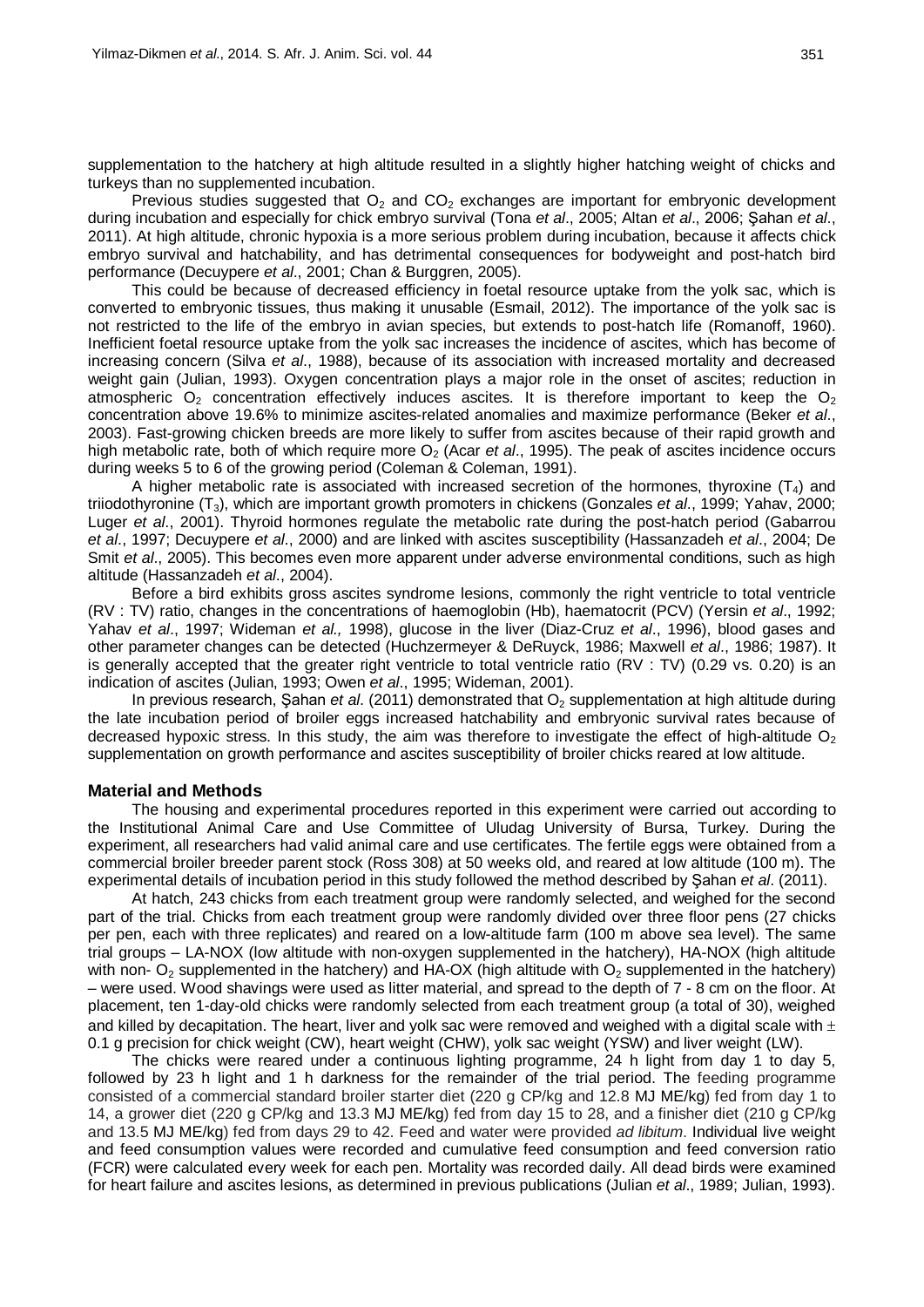At the end of the trial, at 42 days of age, 11 broilers were randomly selected from each treatment group and killed by decapitation. The hearts were removed and dissected to obtain heart weights for calculating the right ventricle (RV), total ventricle weights (TV) as well as the RV : TV ratio. The heart weight, right and total ventricles were weighed on a digital scale with  $\pm$  0.1 g precision.

At days 1, 7, 21 and 42, approximately 1 mL blood samples were collected randomly from 15 broilers per treatment group via cardiac puncture into lithium heparinized tubes on ice to separate plasma and determine plasma thyroid hormone  $(T_3, T_4, T_{3/4})$ , PCV, Hb and glucose concentrations. The PCV concentration was determined by centrifuging the blood in heparinized capillary tubes in a micro capillary centrifuge (Nuve Laboratory Equipment, Ankara, Turkey ) for 5 min at 13000 × *g* and visualized on a reader (International Equipment Co., Needham, Mass, USA). The Hb concentration was analysed colorimetrically with a Biolabo Reagents diagnostic kit (Biolabo Sa, Maizy, France) according to the manufacturer's instructions. After centrifugation (Hettich EBA 21 Centrifuge, GMI Inc., Minnesota, USA) at 3000 × *g* for 10 min the cellular fraction was separated from the plasma. The plasma was stored at −20 ºC until it was analysed by radioimmunoassay (Davis *et al.*, 2000). The T<sub>3</sub> assay was characterized by intra-assay and inter-assay variations (CV) of 2.11% and 3.15%, respectively. The  $T_4$  assay was characterized by intra-assay and inter-assay CV of 1.96% and 4.10%, respectively. The blood glucose was determined by the glucose oxidase method (Sigma Chemical Co.). Chicks were reared under a continuous lighting programme, 24 h light from day 1 to 5, followed by 23 h light and 1 h darkness for the remainder of the trial period.

The data were subjected to one-way analysis of variance (ANOVA) using the general linear models procedure in SAS (2007). The analysis for the percentage data of PCV was conducted after arcsine transformation. Significant differences between the treatment means were determined by Duncan's multiple range test. A probability of *P* <0.05 was considered significant.

### **Results**

Bird live weight, weekly basis feed consumption, cumulative feed consumption and feed conversion values of the low altitude (LA-NOX), high altitude (HA-NOX) and high altitude with  $O<sub>2</sub>$  supplemented (HA-OX) groups are given in Table 1. From the 14th to 28th day of age, live weights were higher in the LA-NOX group than the high altitude groups (*P* <0.01) while there was no significant difference at 7 days old (*P* >0.05). Also, at days 35 and 42,  $O_2$  supplementation at a high altitude did not affect the live weight of broilers compared with the HA-OX and HA-NOX groups.

In this study, weekly basis feed consumption was found to be significant on the 28th, 35th and 42nd days ( $P$  <0.01). Oxygen supplementation at high altitude affected the weekly basis feed consumption, and the LA-NOX and HA-OX groups were found to be similar at the 28th and 35th days. The lowest weekly basis feed consumption was found in the LA-NOX group on the 42nd day (P <0.01). The cumulative feed consumption was determined to be lower in the LA-NOX group and the same in the HA-OX and HA-NOX groups on the 42nd day (*P* <0.05). The FCR was affected by altitude. Between 21 and 42 days old, the LA-NOX group had a better FCR compared with the HA-OX and HA-NOX groups (*P* <0.01). The FCR was the same in both HA-OX and HA-NOX groups at the 21st, 28th, 35th and 42nd days of age.

The chick body and organ weight values and mortality rate of the LA-NOX, HA-NOX and HA-OX groups are given in Table 2. The CW (*P* <0.01), YSW (*P* <0.05) and CHW (*P* <0.01) were higher in the LA-NOX group than the HA-OX and HA-NOX groups. At 42 days old, there were no differences in heart weight, RV, LV+Sept., TV weight and the RV : TV ratio between the groups (*P >*0*.*05). In the present study, total mortality during to growing period did not differ between the groups. A mortality ratio because of ascites was not observed in the groups. However, during the growing period, two mortalities were observed in HA-NOX group (Table 2).

The thyroid hormones and blood parameters of the broilers of the LA-NOX, HA-OX and HA-NOX groups are given in Table 3. The lowest ratio of  $T_3$ :  $T_4$  value was found in the LA-NOX group ( $P$  <0.01). The plasma T4 level did not differ between groups (*P >*0.05). Chick blood PCV value was lower in the LA-NOX group than in the high-altitude groups (*P* <0.01). The highest one-day-old chick blood Hb value was found in the HA-NOX group compared with the HA-OX and LA-NOX groups (*P* <0.01). The glucose level did not differ between groups (*P >*0.05) in one-day-old chicks. However, there were differences in blood glucose level, and the highest blood glucose level was found in the HA-OX group at 7 and 21 days old (*P* <0.01). The plasma  $T_3$  level was lower in the LA-NOX group than the HA-OX and HA-NOX groups and  $T_4$  levels were higher in the HA-OX than the others at 42 days old (*P* <0.01). The highest PCV value was found in the LA-NOX group at 42 days old (*P* <0.05).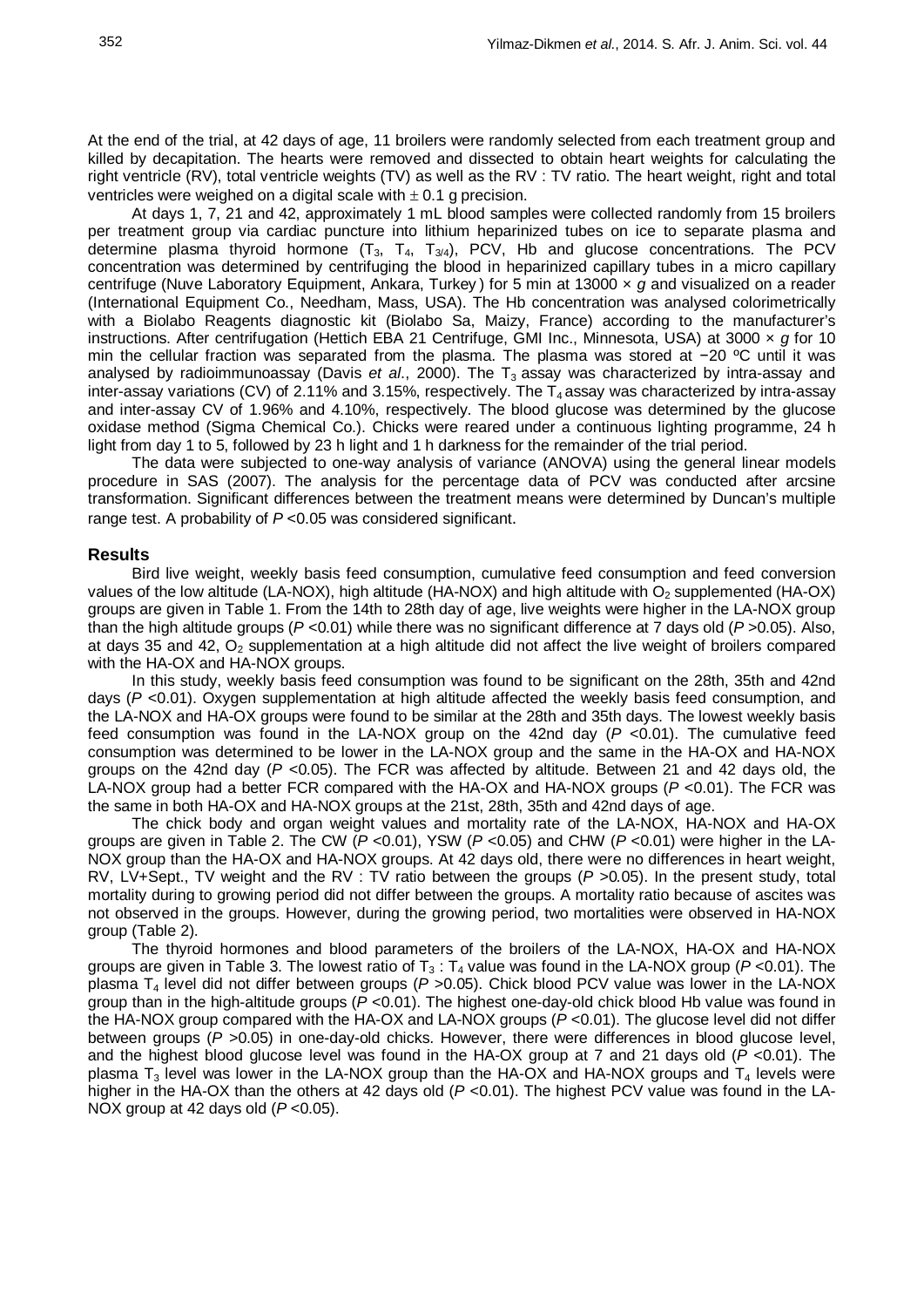| <b>Variables</b>                  | <b>Treatment</b> | Age (day)                |                  |                    |                     |                       |                       |                      |
|-----------------------------------|------------------|--------------------------|------------------|--------------------|---------------------|-----------------------|-----------------------|----------------------|
|                                   |                  | Day 1                    | Day 7            | Day 14             | Day 21              | Day 28                | Day 35                | Day 42               |
|                                   |                  | $***$                    | <b>NS</b>        | $***$              | $***$               | $***$                 | $\star$               | $\star$              |
| Live weight, g                    | LA-NOX           | $42.9^a \pm 0.55$        | $145.7 \pm 2.57$ | $340.8^a \pm 0.89$ | $702.0^a \pm 5.45$  | $1242^a \pm 5.17$     | $1832^a \pm 15.50$    | $2420^a \pm 3.32$    |
|                                   | HA-OX            | $40.8^b \pm 0.33$        | $140.3 \pm 0.74$ | $325.8^b \pm 1.58$ | $636.1^b \pm 12.02$ | $1148^b \pm 18.86$    | $1657^b \pm 55.81$    | $2269^b \pm 45.22$   |
|                                   | HA-NOX           | $40.9^b \pm 1.18$        | $140.4 \pm 4.54$ | $331.6^b \pm 2.89$ | $649.5^b \pm 5.10$  | $1196^{ab} \pm 0.47$  | $1720^{ab} \pm 40.18$ | $2285^b \pm 29.53$   |
| Weekly basis                      |                  |                          | <b>NS</b>        | <b>NS</b>          | <b>NS</b>           | $***$                 | $***$                 | $***$                |
|                                   | LA-NOX           | $\blacksquare$           | $159.7 \pm 0.86$ | $240.4 \pm 0.18$   | $398.5 \pm 5.33$    | $948.5^b \pm 19.67$   | $837.4^b \pm 19.67$   | $1306.3^b \pm 2.99$  |
| feed<br>consumption, g            | HA-OX            |                          | $152.6 \pm 2.28$ | $240.7 \pm 1.06$   | $448.5 \pm 17.12$   | $949.4^b \pm 11.01$   | $838.3^{b}$ ± 11.012  | $1428.0^a \pm 3.10$  |
|                                   | HA-NOX           |                          | $154.6 \pm 1.65$ | $238.9 \pm 1.07$   | $413.0 \pm 18.38$   | $1034.0^a \pm 4.64$   | $918.4^a \pm 2.073$   | $1422.0^a \pm 13.36$ |
|                                   |                  |                          |                  | <b>NS</b>          | <b>NS</b>           | $\star$               | $\star$               | $\star$              |
| Cumulative feed<br>consumption, g | LA-NOX           |                          |                  | $399.5 \pm 0.18$   | $798.0 \pm 5.16$    | $1747^b \pm 14.44$    | $2584^{b} \pm 34.19$  | $3890.7^b \pm 31.20$ |
|                                   | HA-OX            |                          |                  | $395.1 \pm 2.54$   | $843.6 \pm 14.58$   | $1793^{ab} \pm 25.60$ | $2631^{b} \pm 36.61$  | $4059.0^a \pm 33.51$ |
|                                   | HA-NOX           | $\overline{\phantom{a}}$ |                  | $394.4 \pm 0.32$   | $807.4 \pm 18.70$   | $1841^a \pm 14.06$    | $2760^a \pm 11.99$    | $4006.0^a \pm 20.83$ |
| Feed conversion<br>ratio, g/g     |                  |                          | <b>NS</b>        | <b>NS</b>          | $***$               | $***$                 | $***$                 | $***$                |
|                                   | LA-NOX           |                          | $1.09 \pm 0.026$ | $1.18 \pm 0.003$   | $1.14^b \pm 0.017$  | $1.41^b \pm 0.006$    | $1.41^b \pm 0.029$    | $1.61^b \pm 0.012$   |
|                                   | HA-OX            |                          | $1.08 \pm 0.023$ | $1.21 \pm 0.011$   | $1.32^a \pm 0.002$  | $1.56^a \pm 0.003$    | $1.60^a \pm 0.032$    | $1.79^a \pm 0.023$   |
|                                   | HA-NOX           |                          | $1.10 \pm 0.049$ | $1.19 \pm 0.010$   | $1.25^a \pm 0.020$  | $1.54^a \pm 0.011$    | $1.61^a \pm 0.031$    | $1.76^a \pm 0.015$   |

**Table 1** Broiler live weight, weekly basis feed consumption, cumulative feed consumption and feed conversion values of groups (mean ± SEM)

a,b Within columns, within variables, means with different superscripts are significantly different at \*\* *P* <0.01 and \**P* <0.05; NS: not significant.

LA-NOX: low altitude, HA-OX: high altitude with oxygen supplemented, HA-NOX: high altitude with non-oxygen supplemented;

n: 81 chicks were used for each treatment group (total 243 chicks).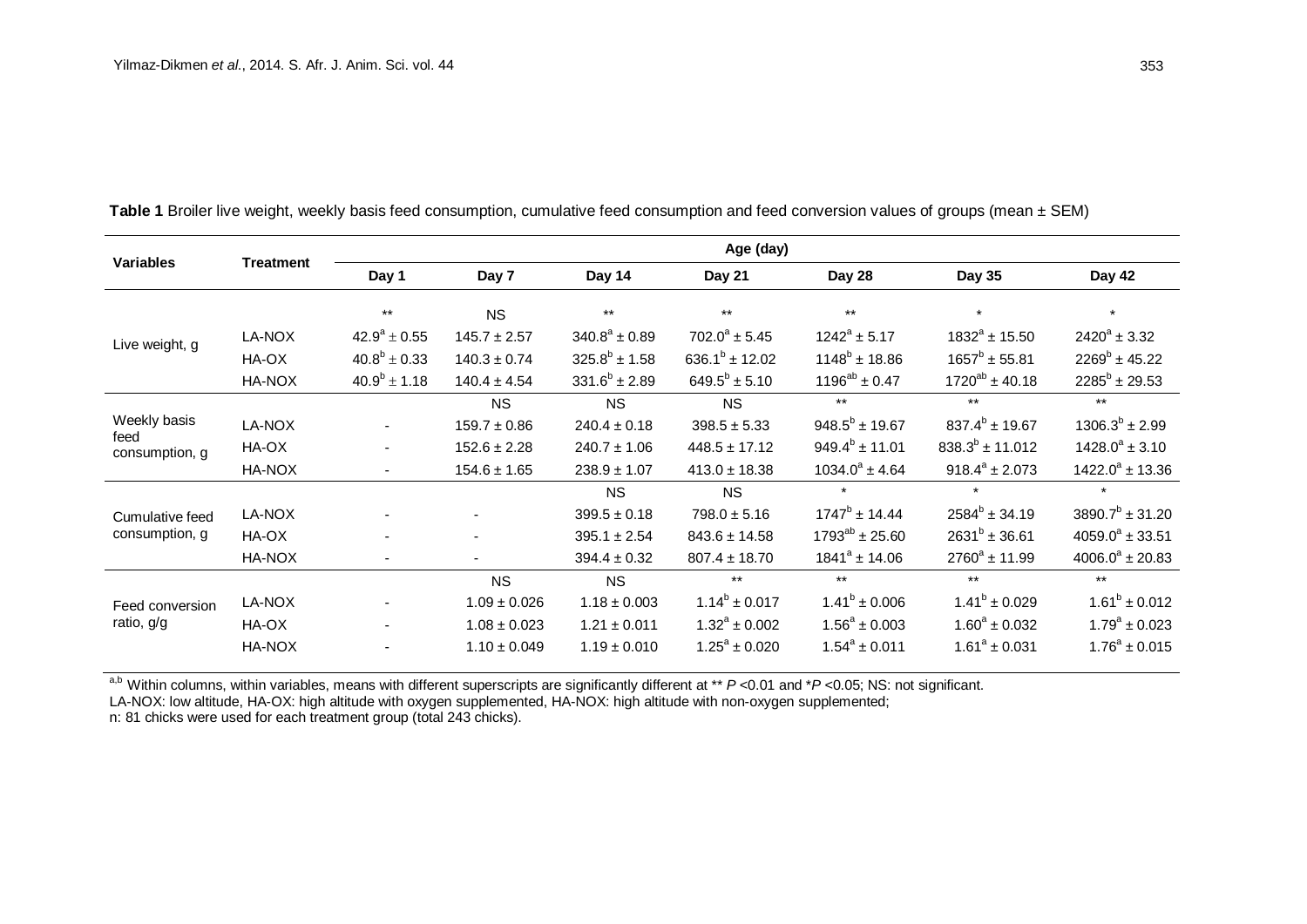| <b>Body part values</b>      | n  | <b>LA-NOX</b>         | <b>HA-OX</b>       | <b>HA-NOX</b>        | P         |
|------------------------------|----|-----------------------|--------------------|----------------------|-----------|
| 1 d old broiler              |    |                       |                    |                      |           |
|                              |    |                       |                    |                      |           |
| CW, g                        | 10 | $43.55^a + 1.47$      | $40.04^b \pm 1.14$ | $40.37^{b} \pm 1.41$ | $***$     |
| YSW, g                       | 10 | $4.59^{\circ}$ ± 1.38 | $3.40^b \pm 0.94$  | $3.96^b \pm 0.59$    | $\star$   |
| LW, g                        | 10 | $1.18 \pm 0.13$       | $1.16 \pm 0.07$    | $1.25 \pm 0.08$      | ΝS        |
| CHW, g                       | 10 | $0.39^a \pm 0.01$     | $0.35^b \pm 0.01$  | $0.34^b \pm 0.01$    | $***$     |
| 42 d old broiler             |    |                       |                    |                      |           |
| Heart weight, g              | 11 | $8.07 \pm 0.29$       | $7.41 \pm 0.42$    | $7.40 \pm 0.46$      | <b>NS</b> |
| Right ventricle (RV), g      | 11 | $1.03 \pm 0.04$       | $0.92 \pm 0.05$    | $1.02 \pm 0.08$      | ΝS        |
| Left ventricle(LV) +Sept., g | 11 | $5.87 \pm 0.19$       | $5.01 \pm 0.22$    | $5.53 \pm 0.38$      | <b>NS</b> |
| Total ventricle (TV), g      | 11 | $6.90 \pm 0.21$       | $5.92 \pm 0.26$    | $6.56 \pm 0.45$      | ΝS        |
| RV: TV                       | 11 | $0.15 \pm 0.01$       | $0.15 \pm 0.01$    | $0.16 \pm 0.00$      | NS.       |
| Mortality rate               |    |                       |                    | 2/81                 |           |
|                              |    |                       |                    |                      |           |

**Table 2** Chick and organ weight values and mortality rate of groups (mean  $\pm$  SEM)

a,b Means within rows with no common superscript are significantly differ at *P* <0.01\*\* and *P* <0.05\*. NS: not significant.

LA-NOX: low altitude; HA-OX: high altitude with oxygen supplemented; HA-NOX: high altitude with non-oxygen supplemented; CW: chick weight; CHW: chick heart weight; YSW: yolk sac weight; LW: liver weight.

#### **Discussion**

Depending on the higher incidence of ascites, high-altitude incubated chickens had a different growth pattern during their post-hatch growing period and reached their maximum growth at 6 weeks old (Bahadoran *et al*., 2010). In the present study, from 14 to 42 days old, live weights were higher in the LA-NOX group than in the high altitude group. The  $O_2$  supplementation at high altitude did not affect the live weight of broilers compared with the HA group except at days 7, 28 and 35. The results of the present study are in contrast with those of Hassanzadeh *et al*. (2004), Bahadoran *et al*. (2010) and Çelen *et al*. (2009), who showed that high-altitude incubated chickens had significantly higher bodyweights than low-altitude incubated chickens at 42 days old. In contrast to our findings, Meshew (1949) and Wilgus & Sadler (1954) report a slightly heavier weight at 2 and 3 weeks old when  $O<sub>2</sub>$  was added.

The lipid uptake from the yolk sac between day 22 and hatch was greater in embryos from the faster growing line (Ding *et al*., 1995). The yolk sac played a critical role in growth of broiler chicks during the first week of age; thereafter the chicks compensated for bodyweight gain (Ali *et al*., 2007). Similarly, Bhanja *et al*. (2009) found that faster utilization of yolk sac resulted in better weight gain of broilers at 5 weeks old. In the present study, the yolk sac weight was found to be lower in the HA groups than the LA-NOX group, and, in contrast to Bhanja *et al*. (2009), at the end of the growing period, the LA-NOX group had higher live weights than the HA groups.

Some researchers have suggested that extra  $O<sub>2</sub>$  supplementation during high-altitude incubation improves body weight, feed consumption and FCR (Beker *et al*., 2003; Quintana *et al*., 2006; Çelen *et al*., 2009) in 42-day-old broilers reared at low altitude. However, in the present study, at the end of the growing period, feed consumption and FCR were lower in the LA-NOX group than the HA ones. However,  $O<sub>2</sub>$ supplementation at high altitude did not affect feed consumption and FCR. In contrast to our findings, Hassanzadeh *et al*. (2004) and Bahadoran *et al*. (2010) found that there were no differences between the feed intakes of the high-altitude and low-altitude incubated groups during the growing period, and FCR was found to be lower in the high-altitude incubated group than low-altitude incubated group.

In the present study, altitude affected CHW. However, the  $O<sub>2</sub>$  supplementation at high altitude did not affect heart weight. These findings agree with past research (Richards *et al*., 1991; Christensen *et al*., 1997). For rapid growth a broiler makes blockades in supply organs such as the liver and the gastrointestinal tract after hatching (Katanbaf *et al*., 1988). In the present study, altitude affected the chick yolk sac weight; though  $O<sub>2</sub>$  supplementation at high altitude did not affect it. Neither altitude nor  $O<sub>2</sub>$  supplementation affected chick liver weight.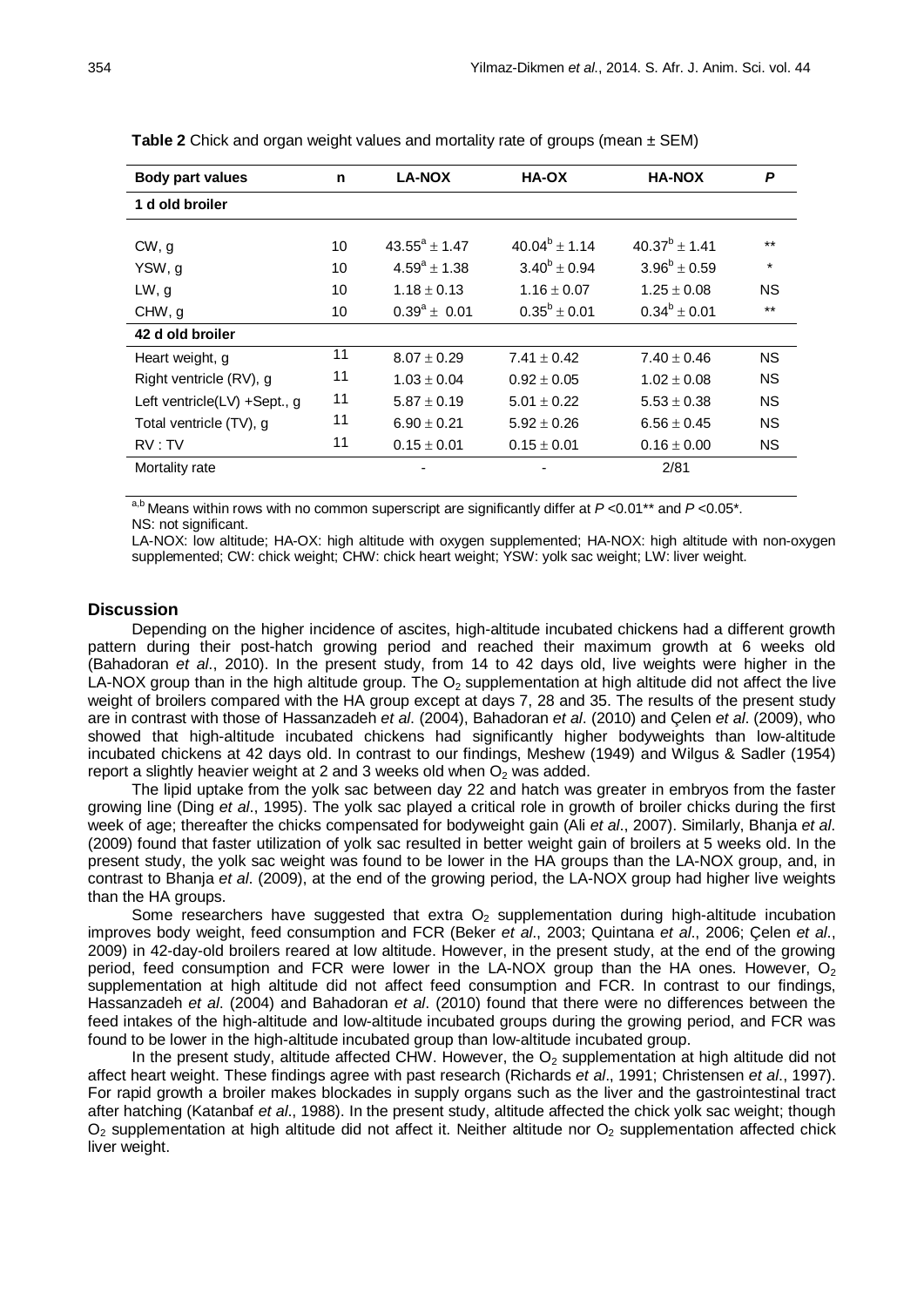| <b>Broilers</b>               |    | <b>LA-NOX</b>            | HA-OX                 | HA-NOX               | P         |
|-------------------------------|----|--------------------------|-----------------------|----------------------|-----------|
| 1 d old broiler               | n  |                          |                       |                      |           |
| Plasma T <sub>3</sub> , ng/mL | 15 | $0.75^b \pm 0.17$        | $0.85^{ab} \pm 0.12$  | $0.97^a \pm 0.14$    | $***$     |
| Plasma T <sub>4</sub> , ng/mL | 15 | $10.05 \pm 0.92$         | $9.82 \pm 0.89$       | $9.15 \pm 1.34$      | <b>NS</b> |
| Plasma $T_3/T_4$              | 15 | $0.07^{\text{c}}\pm0.02$ | $0.09^b \pm 0.01$     | $0.11^a \pm 0.01$    | $***$     |
| PCV (haematocrit), %          | 15 | $27.45^b \pm 0.51$       | $32.50^a \pm 1.00$    | $30.82^a \pm 1.00$   | $***$     |
| Hb (haemoglobin), g/dL        | 15 | $8.96^b \pm 0.70$        | $8.17^b \pm 0.21$     | $11.63^a \pm 0.22$   | $***$     |
| Glucose, mg/dL                | 15 | $268.30 \pm 6.07$        | $256.40 \pm 4.77$     | $273.90 \pm 6.62$    | <b>NS</b> |
| 7 d old broiler               |    |                          |                       |                      |           |
| Plasma T <sub>3</sub> , ng/mL | 15 | $3.40 \pm 0.12$          | $3.15 \pm 0.10$       | $3.24 \pm 0.11$      | <b>NS</b> |
| Plasma T <sub>4</sub> , ng/mL | 15 | $7.23 \pm 0.39$          | $6.57 \pm 0.25$       | $7.39 \pm 0.35$      | <b>NS</b> |
| Plasma $T_3/T_4$              | 15 | $0.50 \pm 0.04$          | $0.49 \pm 0.03$       | $0.45 \pm 0.03$      | <b>NS</b> |
| PCV (haematocrit), %          | 15 | $25.33 \pm 0.50$         | $25.20 \pm 0.40$      | $26.07 \pm 0.76$     | <b>NS</b> |
| Hb (haemoglobin), g/dL        | 15 | $6.67 \pm 0.18$          | $6.16 \pm 0.19$       | $6.57 \pm 0.21$      | <b>NS</b> |
| Glucose, mg/dL                | 15 | $250.1^b \pm 7.13$       | $315.6^a \pm 15.64$   | $254.9^b \pm 6.70$   | $***$     |
| 21 d old broiler              |    |                          |                       |                      |           |
| Plasma T <sub>3</sub> , ng/mL | 15 | $2.51 \pm 0.08$          | $2.82 \pm 0.06$       | $2.70 \pm 0.13$      | <b>NS</b> |
| Plasma T <sub>4</sub> , ng/mL | 15 | $8.39 \pm 0.52$          | $7.93 \pm 0.50$       | $8.57 \pm 0.38$      | <b>NS</b> |
| Plasma $T_3/T_4$              | 15 | $0.32 \pm 0.02$          | $0.38 \pm 0.03$       | $0.33 \pm 0.02$      | <b>NS</b> |
| PCV (haematocrit), %          | 15 | $28.20 \pm 0.60$         | $27.53 \pm 0.43$      | $28.40 \pm 0.42$     | <b>NS</b> |
| Hb (haemoglobin), g/dL        | 15 | $7.05^b \pm 0.26$        | $7.87^{ab} \pm 0.13$  | $8.64^a \pm 0.65$    | $\star$   |
| Glucose, mg/dL                | 15 | $249.0^b \pm 3.40$       | $268.9^a \pm 5.15$    | $253.3^{b} \pm 3.59$ | $***$     |
| 42 d old broiler              |    |                          |                       |                      |           |
| Plasma T <sub>3</sub> , ng/mL | 15 | $0.39 \pm 0.02$          | $0.71^a \pm 0.03$     | $0.65^a \pm 0.08$    | $***$     |
| Plasma T <sub>4</sub> , ng/mL | 15 | $12.61^b \pm 0.63$       | $17.05^a \pm 0.56$    | $13.45^b \pm 0.40$   | $***$     |
| Plasma $T_3/T_4$              | 15 | $0.04 \pm 0.00$          | $0.05 \pm 0.00$       | $0.05 \pm 0.00$      | NS.       |
| PCV (haematocrit), %          | 15 | $30.20^a \pm 0.40$       | $29.73^{ab} \pm 0.30$ | $28.33^{b} \pm 0.59$ | $\star$   |
| Hb (haemoglobin), g/dL        | 15 | $6.47 \pm 0.14$          | $6.73 \pm 0.08$       | $6.29 \pm 0.17$      | <b>NS</b> |
| Glucose, mg/dL                | 15 | $194.1 \pm 5.52$         | $215.8 \pm 5.67$      | $194.8 \pm 6.39$     | <b>NS</b> |
|                               |    |                          |                       |                      |           |

**Table 3** Thyroid hormones and blood parameters of broilers at low altitude, high altitude and high altitude in oxygen supplemented groups at different periods (mean ± SEM)

a,b,c Means within the same row with no common superscript are significantly different at *P* <0.01\*\* and *P* <0.05\*. NS: not significant.

LA-NOX: low altitude; HA-OX: high altitude with oxygen supplemented; HA-NOX: high altitude with non oxygen supplemented;

n: number of broiler.

The RV : TV, haemoglobin, hematocrit, blood gases and specific clinical chemistries can be used to determine the ascites status of a bird before gross lesions are apparent (Huchzermeyer & DeRuyck, 1986). In the present study, neither altitude nor  $O_2$  supplementation affected the heart weight, RV, LV+Sept., TV weight or the RV : TV ratio at 42 days old. The highest RV : TV ratio found was 0.16, which is lower than what is considered an indicator for ascites development (Julian, 1993; Wideman, 2001). The RV : TV ratio had been clarified for broilers previously (Julian *et al*., 1989; Julian, 1993) and a healthy broiler should have an RV : TV ratio lower than 0.25, but is at risk if this value is greater than 0.29. Mortality because of the ascites syndrome was not observed in our groups. Numerically, two mortalities were observed in the HA-NOX group. In contrast to our findings, Bahadoran *et al*. (2010) found that high-altitude incubated chickens indicated lower RV hypertrophy and greater ascites mortality than low-altitude incubated chickens during the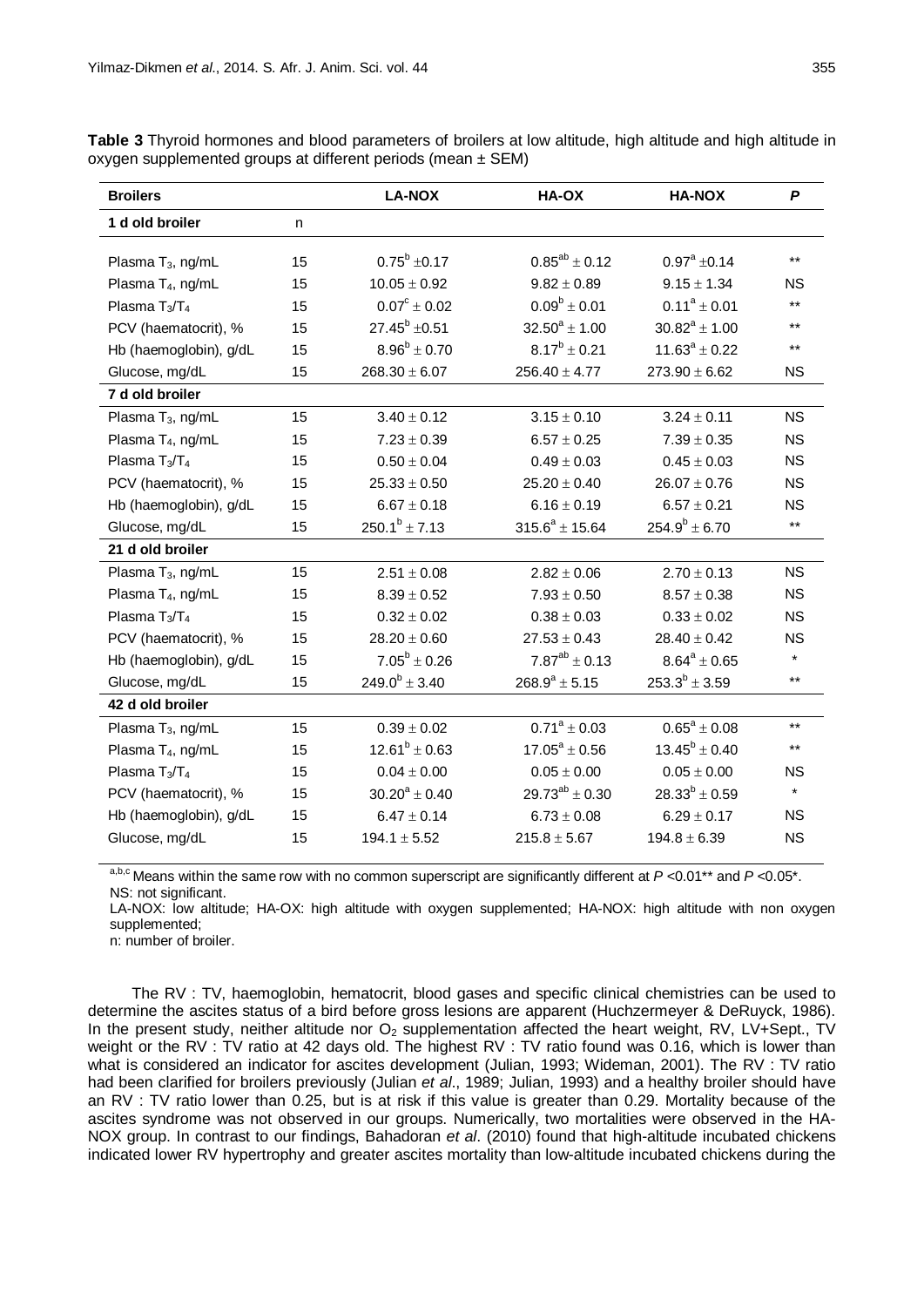growing period at high altitude. Similar to our findings, there was no mortality difference in low-altitude reared groups incubated at low or high altitude (Hassanzadeh *et al*., 2004).

Thyroid hormones are important for regulating the metabolic rate during the post-hatch period (Decuypere *et al*., 2000; Lin *et al*., 2008) and are linked with ascites susceptibility in broiler chickens' later life (Hassanzadeh *et al*., 2004; De Smit *et al*., 2005). This becomes even more apparent under adverse environmental conditions, such as high altitude (Hassanzadeh *et al*., 1999; 2004). At high altitude, there is an increase in the blood viscosity accompanied by an increased haematocrit together with pulmonary vasoconstriction (Julian, 1993). In the present study, altitude affected the one-day-old chick plasma T<sub>3</sub> level,  $T_3$ : $T_4$ , haematocrit (PCV) and haemoglobin (Hb) values, and  $O_2$  supplementation affected the  $T_3$ : $T_4$  and Hb values. The observed blood plasma Hb in this study is in agreement with findings by Bagley & Christensen (1991), but is in contrast with Hassanzadeh *et al.* (2004) for plasma  $T_3$ ,  $T_4$  and  $T_3$ :  $T_4$  levels. Similarly, in agreement with Christensen *et al.* (1997), O<sub>2</sub> supplementation during incubation did not affect blood glucose concentration of hatched chicks. The PCV value is a reflection of physiological  $O_2$  transport capacity (Ipek & Şahan 2006). However, Luger *et al*. (2001) suggested that hematocrit and thyroid hormones could provide a good indication of ascites development but only during the last week of life and not in all cases. None of these parameters, however, can predict the development of ascites at an early age. In the present study, during the growing period at low altitude, the highest blood glucose level was found in the HA-OX group at 7 and 21 days old and the lowest plasma  $T_3$  and  $T_4$  levels and highest PCV values were found in the LA-NOX group at 42 days old. However, some researchers have suggested that there is not always an association between ascites syndrome and the haematocrit values (Shlosberg *et al*., 1998; Hassanzadeh *et al*., 2000; Scheele *et al*., 2005). As reported by Zhang *et al*. (2007), significant increase in the haematocrit and Hb values were obtained in the birds reared at high altitude compared with those birds reared at low altitude. In contrast to our results, Bahadoran *et al*. (2010) found that low-altitude incubated chickens showed higher haematocrit values than high altitude incubated chickens only at 7 days old, and the plasma  $T_3$  and  $T_4$  levels were not affected by the two altitudes during the growing period. This may be attributed to the chronic hypobaric hypoxia, which results in a pronounced increase in  $O<sub>2</sub>$  capacity and the hematocrit ratio; hence, the Hb values were significantly increased in high-altitude pigeons (Maginniss *et al*., 1997).

Results reported here were similar to the findings of Hassanzadeh *et al*. (2004), who found that chicks hatched at high altitude, then grown at low altitude, showed significantly higher plasma  $T_4$  concentrations than high-altitude grown birds. Özkan *et al*. (2006) found that ascitic birds had significantly higher hematocrit values than healthy birds and the plasma  $T_3$  concentration was significantly lower in ascitic broilers than in healthy ones at 30 and 37 days old. The low  $O<sub>2</sub>$  pressure in high-altitude incubators is an important factor that can alter the development of prenatal and postnatal chicks (Decuypere, 2002; Hassanzadeh, 2009). At high altitudes, the low partial pressure of  $O<sub>2</sub>$  causes hypoxia with lower lung activity and higher arterial pressure and affects growth rates (Esmail, 2012).

### **Conclusions**

The hypoxic conditions during the hatching period affected several blood parameters, such as plasma  $T_3$ , plasma  $T_3/T_4$  and Hb levels, in one-day-old chicks. At high altitude, the supplemental O<sub>2</sub> during the hatching period improved chick quality, but did not improve the subsequent FCR and feed consumption performance of chickens when they were reared at low altitude. Better growth and feed consumption performance was observed for the broiler chicks that were hatched and reared at low altitude. The results of the current study add to the broiler producers' knowledge base and contribute to the scientific literature, and may help to clarify the effects of high altitude and  $O<sub>2</sub>$  supplemantation during hatching on the growth performance of broiler chicks, because many broiler producers obtain their chicks from high-altitude hatcheries and rear them at many altitudes.

#### **Acknowledgements**

We would like to thank the directors of the commercial breeder farm Hastavuk, who provided the facilities for this study. This study was supported financially by the Scientific Research Project Council of Uludag University (Project Number: Z2008/21). This manuscript was edited by American journal experts.

### **References**

Acar, N., Sizemore, F.G., Leach, G.R., Wideman Jr., R.F., Owen, R.L. & Barbato, G.F., 1995. Growth of broiler chickens in response to feed restriction regiments to reduce ascites. Poult. Sci. 74, 833-843.

Ali, O.H.A., Elzubeir, E.A. & Elhadi, H.M., 2007. Effect of residual yolk sac on growth, liver total lipids and serum total lipids in broiler chicks. Pakistan J. Biol. Sci. 10, 4559-4562.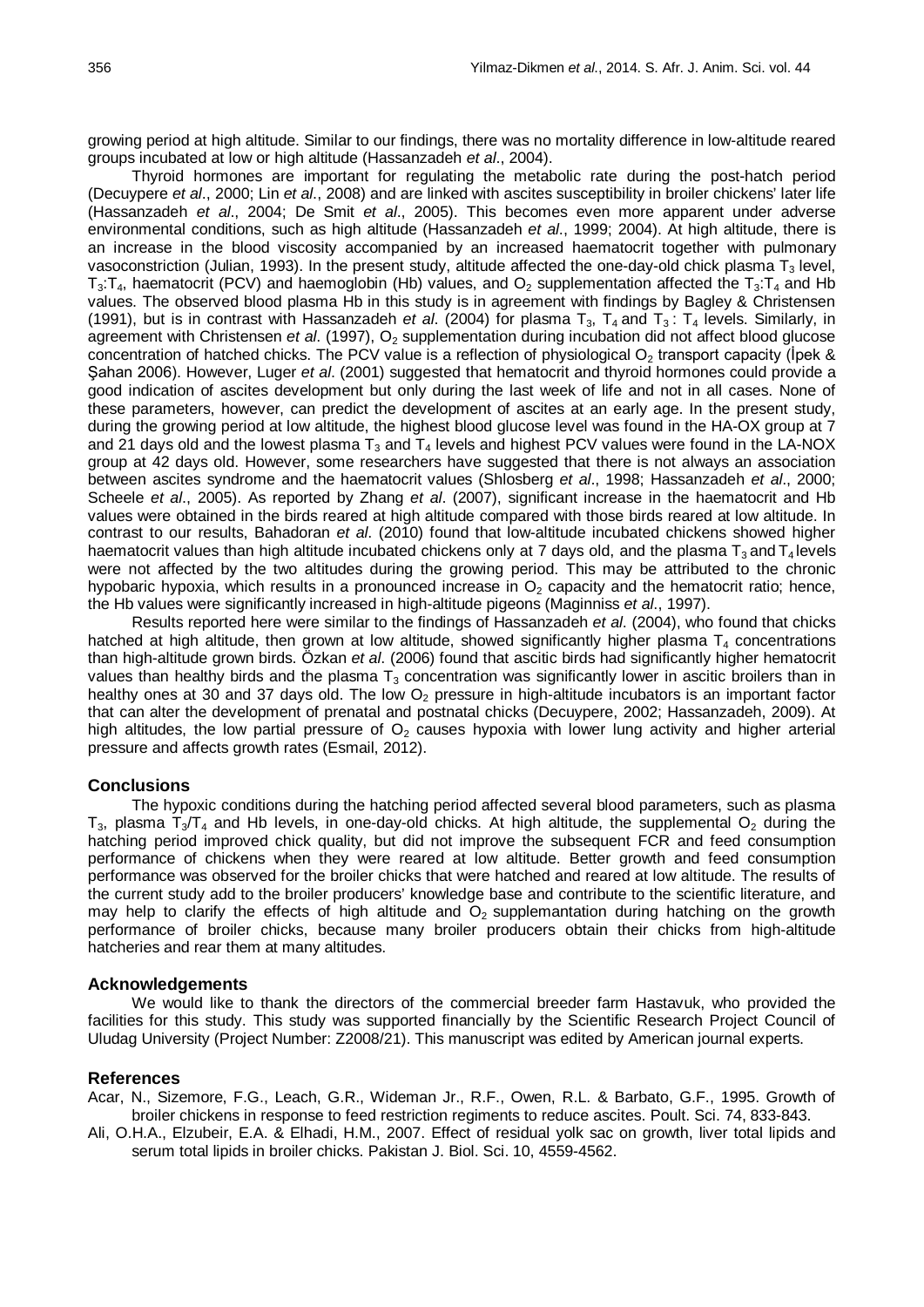- Altan, Ö., Şahan, Ü., İpek, A., Aydin, C. & Bayraktar, H., 2006. Effects of oxygen supplementation on embryonic survival, hematological parameters and plasma glucose level of broiler chicks. Arch. Geflügelkd. 70, 64-68.
- Bagley, L.G. & Christensen, V.L., 1991. Hatchability, hematological indices, and growth of turkey embryos incubated at high altitude with supplemented oxygen during the first and fourth weeks of incubation. Poult. Sci. 70, 358-365.
- Bahadoran, S., Hassanzadeh, M. & Zamanimoghaddam, A.K., 2010. Effect of chronic hypoxia during the early stage of incubation on prenatal and postnatal parameters related to ascites syndrome in broiler chickens. Iran. J. Vet. Res. 11, 64-71.
- Bhanja, S.K., Anjali Devi, C., Panda, A.K. & Shyam Sunder, G., 2009. Effect of post hatch feed deprivation on yolk-sac utilization and performance of young broiler chickens. Asian-Austral. J. Anim. Sci. 22, 1174-1179.
- Beker, A., Vanhooser, S.L., Swartzlander, J.H. & Teeter, R.G., 2003. Graded atmospheric oxygen level effects on performance and ascites incidence in broilers. Poult. Sci. 82, 1550-1553.
- Chan, T. & Burggren, W., 2005. Hypoxic incubation creates differential morphological effects during specific developmental critical windows in the embryo of the chicken *(Gallus gallus)*. Resp. Physiol. Neurobi. 145, 251-263.
- Christensen, V.L., Donaldson, W.E. & Nestor, K.E., 1997. Effect of an oxygen-enriched environment on the survival of turkey embryos between twenty-five and twenty-eight days of age. Poult. Sci. 76, 1556-1562.
- Çelen, M.F., Yildirim, I., Parlat, S.S. & Alkiş, E., 2009. The effects of broiler breeder age and extra oxygen addition into incubator at high altitude (1700 m) on hatching results and subsequent performance in broilers. J. Anim. Vet. Adv. 8, 1438-1442.
- Coleman, M.A. & Coleman, G.E., 1991. Ascites control through proper hatchery management. Misset World Poultry 7, 33-35.
- Davis, G.S., Anderson, K.G. & Carrol, A.Q.S., 2000. The effects of long-term caging and molt of Single Comb White Leghorn hens of heterophil to lymphocyte ratios, corticosterone and thyroid hormones. Poult. Sci. 79, 514-518.
- Decuypere, E., 2002. Ascites as a multifactorial syndrome of broiler chickens: considerations from a developmental and selection viewpoint. Proc. 2<sup>nd</sup> Symposium World Poul. Sci. Assoc. Iran Branch, Tehran, Iran. pp. 119-136.
- Decuypere, E., Buyse, J. & Buys, N., 2000. Ascites in broiler chickens: exogenous and endogenous structural and functional causal factors. World Poult. Sci. J. 56, 367-377.
- Decuypere, E., Tona, K., Bruggeman, V. & Bamelis, F., 2001. The day-old chick: a crucial hinge between breeders and broiler. World Poult. Sci. J. 57, 127-138.
- De Smit, L., Tona, K., Bruggeman, V., Onagbesan, O., Hassanzadeh, M., Arckens, L. & Decuypere, E., 2005. Comparison of three lines of broilers differing in ascites susceptibility or growth rate. 2. Egg weight loss, gas pressures, embryonic heatproduction, and physiological hormone levels. Poult. Sci. 84, 1446-1452.
- Diaz-Cruz, A., Nava, C., Villanueva, R., Serret, M., Guinzberg, R. & Pina, E., 1996. Hepatic and cardiac oxidative stress and other metabolic changes in broilers with the ascites syndrome. Poult. Sci. 75, 900-903.
- Ding, S.T., Nestor, K.E. & Lilburn, M.S., 1995. The concentration of different lipid classes during late embryonic development in a randombred turkey population and a subline selected for increased body weight at sixteen weeks of age. Poult. Sci. 74, 374-382.
- Dzialowski, E.M., Von Plettenberg, D., Elmonoufy, N.A. & Burggren, W.W., 2002. Chronic hypoxia alters the physiological and morphological trajectories of developing chick- en embryos. Comp. Biochem. Physiol. A Mol. Integr. Physiol. 131, 713-724.
- Esmail, S.H., 2012. Rearing chickens at high altitude. World poultry.net
	- <http://www.worldpoultry.net/Broilers/Housing/2012/5/Rearing-chickens-at-high-altitudes-WP010363W/>
- Gabarrou, J.F., Duchump, C., Williams, J. & Geraert, P.A., 1997. A role of thyroid hormones in the regulation of dietinduced thermogenesis in birds. Br. J. Nutr. 78, 963-973.
- Giussani, D.A., Salinas, C.E., Villena, M. & Blanco, C.E., 2007. The role of oxygen in prenatal growth: Studies in the chick embryo. J. Physiol. 585.3, 911-917.
- Gonzales, E., Buyse, J., Sartori, J.R., Loddi, M.M. &. Decuypere, E., 1999. Metabolic disturbances in male broilers of different strains. 2. Relationship between the thyroid and somatotropic axes with growth and mortality. Poult. Sci. 78, 516-521.
- Hassanzadeh, M., 2009. New approach for the incidence of ascites syndrome in broiler chickens and management control the metabolic disorders. Int. J. Poult. Sci. 8, 90-98.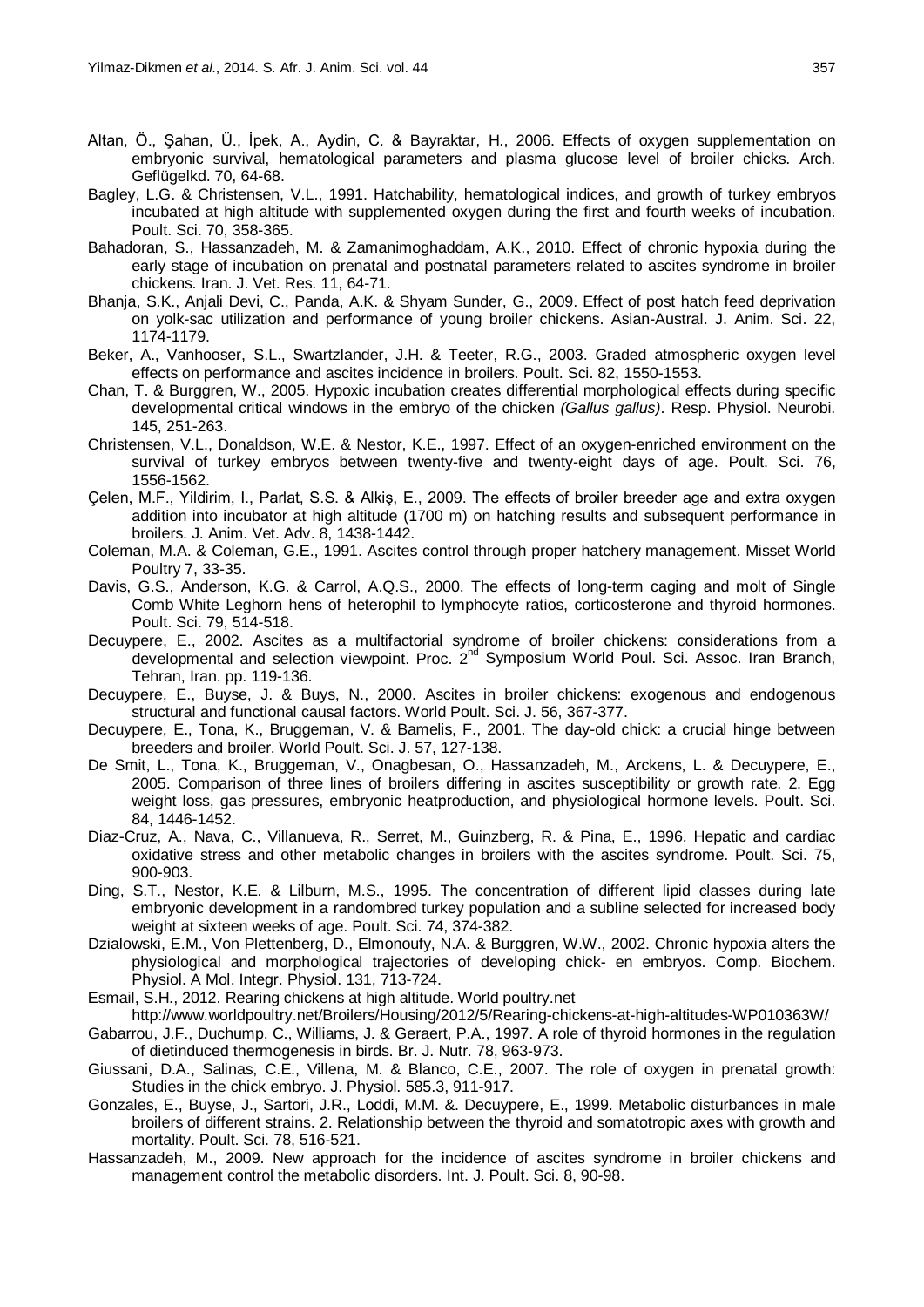- Hassanzadeh, M., Bozorgmeri, F.M., Buyse, J. & Decuypere, E., 1999. The influence of altitude on ascites incidence, performance and metabolic parameters of broiler chickens. Proc.  $12<sup>th</sup>$  European Symp. Poult. Nutr. Velthoven, Holland. p. 350.
- Hassanzadeh, M., Bozorgmeri, F.M., Akbari, A.R., Buyse, J. & Decuypere, E., 2000. Effect of intermittent lighting schedules during the natural scotoperiod on T3-induced ascites in broiler chickens. Avian Pathol. 29, 433-439.
- Hassanzadeh, M., Bozargmehri, F., Buyse, J., Bruggeman, V. & Decuypere, E., 2004. Effect of chronic hypoxia during embryonic development on physiological functioning and on hatching and post hatching parameters related to ascites syndrome in broiler chickens. Avian Pathol. 33, 558-564.
- Huchzermeyer, F.W. & De Ruyck, A.M.C., 1986. Pulmonary hypertension syndrome associated with ascites in broilers. Vet. Rec. 119, 94.
- İpek, A. & Şahan, Ü., 2006. Effects of cold stress on broiler performance and ascites susceptibility. Asian-Austral. J. Anim. Sci. 19, 734-738.
- Julian, R.J., 1993. Ascites in poultry. Avian Pathol. 22, 419-454.
- Julian, R.J., 2000. Physiological management and environmental triggers of ascites syndrome. Avian Pathol. 29, 519-527.
- Julian R.J., Mcmillan, I. & Aquinton, M., 1989. The effect of cold and dietary energy on right ventricular hypertrophy, right ventricular failure and ascites in meat type chickens. Avian Pathol. 18, 675-684.
- Katanbaf, M.N., Siegel, P.B. & Dunnington, E.A., 1988. Organ growth of selected lines of chickens and their F1 crosses to a common body weight or age. Theor. Appl. Genet. 74, 540-544.
- Lin, H., Decuypere, E. & Buyse, J., 2008. Effect of thyroid hormones on the redox balance of broiler chickens. Asian-Austral. J. Anim. Sci. 21, 794-800.
- Luger, D., Shinder, D., Rzepakovsky, V., Rusal, M. & Yahav, S., 2001. Association between weight gain, blood parameters, and thyroid hormones and the development of ascites syndrome in broiler chickens. Poult. Sci. 80, 965-971.
- Maginniss, L.A., Bernstein, M.H., Deitch, M.A. & Pinshow, B., 1997. Effects of chronic hypobaric hypoxia on blood oxygen binding in pigeons. J. Exp. Zool. 277, 293-300.
- Maxwell, H.M., Robertson, G.W. & Pence, S., 1986. Studies on ascetic syndrome in young broilers. 1. Haematology and pathology. Avian Pathol. 15, 511-524.
- Maxwell, M.H., Tullet, S.G. & Burton, F.C., 1987. Haematology and morphological changes in young broiler chicks with experimentally induced hypoxia. Res. Vet. Sci. 43, 331-338.
- Meshew, M.H., 1949. The use of oxygen in the hatching of chicken and turkey eggs at high altitudes. Poult. Sci. 28, 87-97.
- Owen, R.L., Wideman, R.F., Barbato, G.F., Cowen, B.S., Ford, B.C. & Hattel, A.L., 1995. Morphometric and histologic change in the pulmonary system of broiler raised at stimulated high altitude. Avian Pathol. 24, 293-302.
- Özkan, S., Plavnik, I. & Yahav, S., 2006. Effects of early feed restriction on performance and ascites development in broiler chickens subsequently raised at low ambient temperature. J. Appl. Poult. Res. 15, 9-19.
- Quintana, J., Hernandez, A., Ordaz, J. & Ponce, G., 2006. Supply of 23.5% oxygen during incubation of broiler breeder eggs at 1,500 m above sea level and its impact on newborn chicks and during finishing at 42 days. Proc. 12<sup>nd</sup> European Poultry Conf. Verona, Italy.
- Richards, M.P., Stock, M.K. & Metcalfe, J., 1991. Effects of brief hypoxia and hyperoxia on tissue trace element levels in the developing chick embryo. Magnesium Trace Elem. 10, 305-320.
- Romanoff, A.L., 1960. The extraembryonic membranes in the avian embryo, structural and functional development. The MacMillan Company Publ. Ltd. New York,USA. pp.1041-1140.
- Şahan, Ü., İpek, A., Yilmaz Dikmen, B., Aydin, C. & Kederli, E., 2011. Effect of oxygen supplementation in the hatcher at high altitude on the incubation results of broiler eggs laid at low altitude. Br. Poult. Sci. 52, 388-394.
- SAS, 2007. SAS (version 9.1.3) user's quide statics, SAS Institute Inc., Cary, NC, USA.
- Scheele, C.W., Van Der Klis, J.D., Kwakernaak, C., Dekker, R.A., Van Middelkoop, J.H., Buyse, J. & Decuypere, E., 2005. Ascites and venous carbon dioxide tensions in juvenile chickens of highly selected genotypes and native strains. World Poult. Sci. J. 61, 113-129.
- Sharma, S.K., Lucittl, J.L., Nordman, C., Tinney, J.P., Tobita, K. & Keller, B.B., 2006. Impact of hypoxia on early chick embryo growth and cardiovascular function. Pediatr. Res. 59, 116-120.
- Shlosberg, A., Bellaiche, M., Berman, E., Perk, S., Deeb, N., Neumark, E. & Cahaner, A., 1998. Relationship between broiler chicken hematocrit-selected parents and their progeny, with regard to hematocrit, mortality from ascites and bodyweight. Res. Vet. Sci. 64, 105-109.